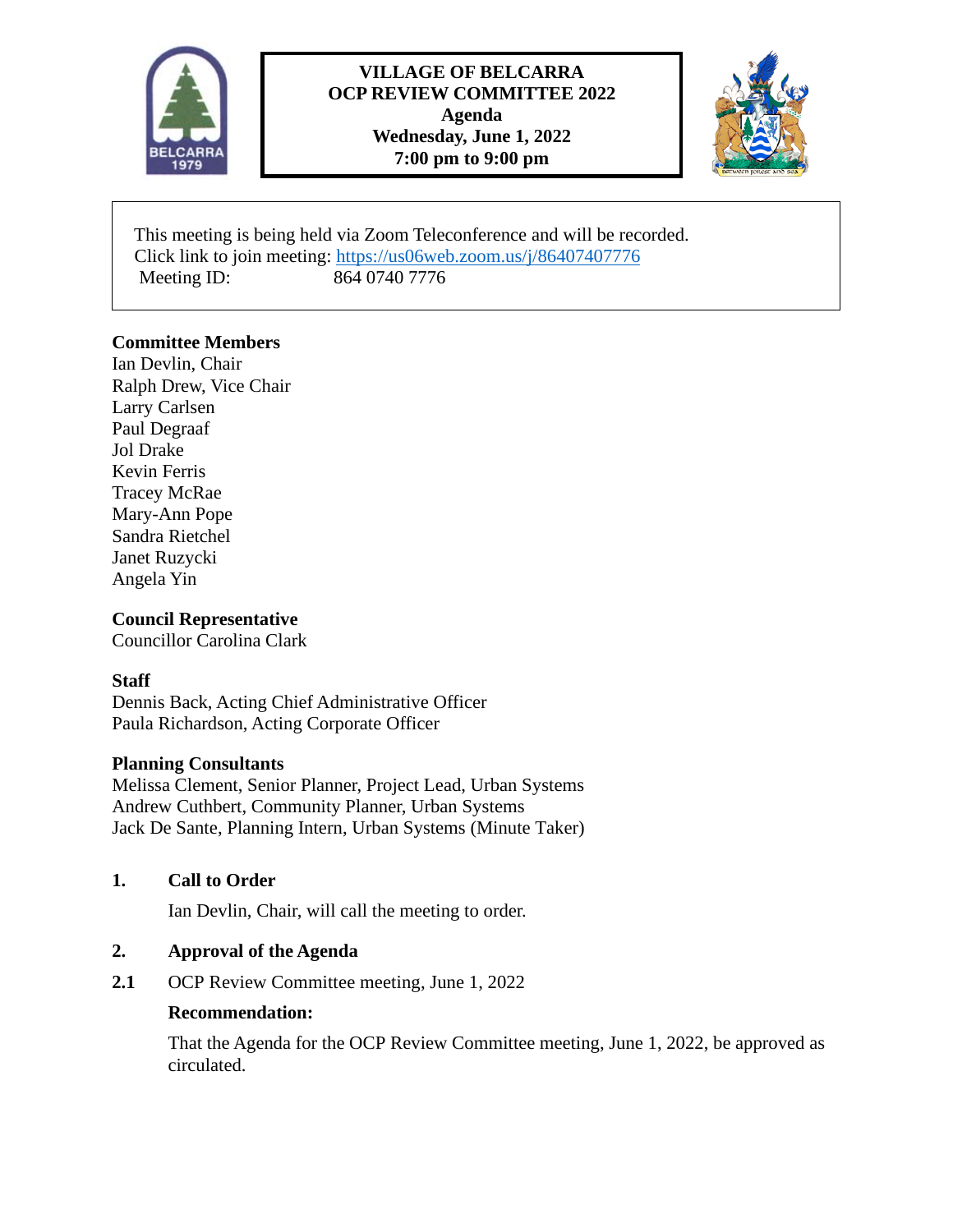# **3. Adoption of the Minutes**

**3.1** OCP Review Committee Meeting, May 4, 2022

### **Recommendation:**

That the Minutes of the OCP Review Committee meeting held May 4, 2022, be approved.

# **4. Research Teams Presentations**

• OCP Review Committee Members to present their findings on topics related to Complete Communities and Service Delivery.

# **5. Draft Official Community Plan**

• Urban Systems will present the Draft OCP document.

# **6. Next Steps**

• OCP Review Committee to review the Draft OCP document and consolidate proposed edits to present to Urban Systems on June 15, 2022.

# **7. Questions/Comments**

**8. Adjournment**

**Next meeting date: Wednesday, June 15, 2022 7:00 pm – 9:00 pm on Zoom**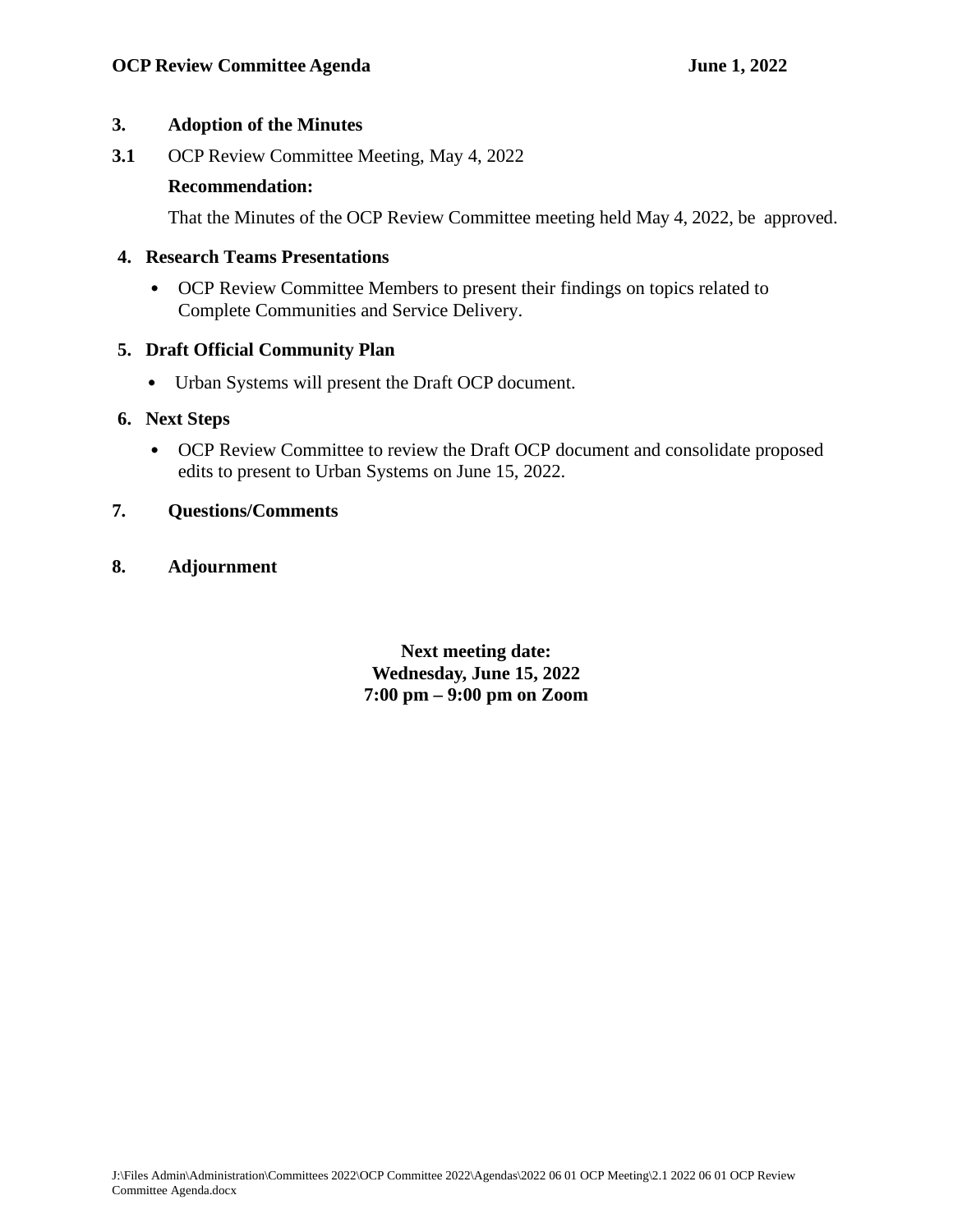

# **VILLAGE OF BELCARRA OCP REVIEW COMMITTEE 2022 Minutes May 4, 2022**



This meeting was held via Zoom Teleconference and was recorded.

# **Members in Attendance**

Ian Devlin, Chair Ralph Drew, Vice Chair Larry Carlsen Jol Drake Tracey McRae Mary-Ann Pope Sandra Rietchel Angela Yin

# **Members Absent**

Paul Degraaf Kevin Ferris Janet Ruzycki

**Council in Attendance** Councillor Carolina Clark

### **Staff in Attendance**

Dennis Back, Acting Chief Administrative Officer

### **Staff Absent**

Paula Richardson, Municipal Coordinator

#### **Also in Attendance**

Melissa Clement, Senior Planner, Project Lead, Urban Systems Andrew Cuthbert, Community Planner, Urban Systems Jack De Sante, Intern, Urban Systems (Minute Taker)

### **1. Call to Order**

Ian Devlin, Chair, called the meeting to order at 7:01 pm.

#### **2. Approval of the Agenda**

2.1 OCP Review Committee meeting, April 6, 2022

### **It was moved and seconded:**

That the Agenda for the OCP Review Committee meeting, April 6, 2022, be approved as circulated.

### **CARRIED**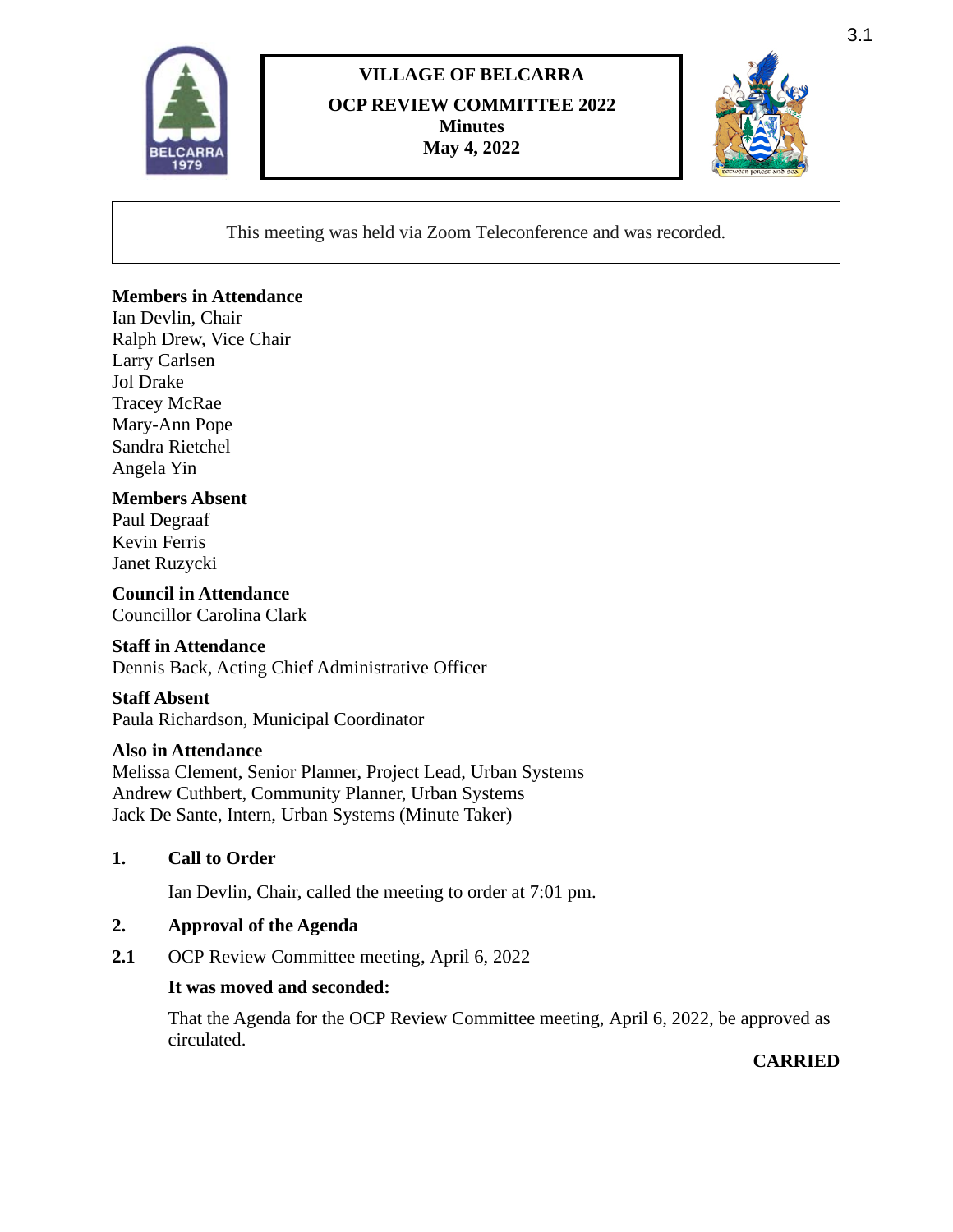# **3. Adoption of the Minutes**

**3.1** OCP Review Committee Meeting, April 6, 2022

### **It was moved and seconded:**

That the Minutes of the OCP Review Committee meeting held April 6, 2022, be approved.

# **CARRIED**

# **4. Welcome Dennis Back, Acting CAO**

Dennis Back provided a brief introduction.

# **5. Presentation by Urban Systems**

Urban Systems provided a presentation to the Committee with an update on the OCP process noting the following:

- The OCP Review Project is in Phase 3 Plan Development
- Stakeholder Engagement Update Tsleil-Waututh Nation Outreach Progress
- Evangelical Laymen's Church (ELC) property
- Draft Community Vision and Strategic Goals
- Phase 2 Community Engagement

Discussion ensued with regard to the possible future development of the ELC lands.

# **6. Draft Vision and Goals**

Committee members provided feedback on the Draft Vision Statement and Draft Strategic Goals.

# **7. Phase 2 Community Engagement**

Urban Systems provided an overview of the Community Open House scheduled for May 25, 2022. Discussion ensued.

### **8. Research Teams Presentations**

The theme of the Research Assignments for the OCP Review Committee was Transportation, Trails and Tourism.

### **8.1 Active Transportation and Trails (Walking, Cycling and Recreation) Presentation,**  Larry Carlsen, Paul Degraaf, Tracey McRae and Angela Yin

Presenter: Angela Yin

- Trails and Active Transportation routes should be accessible for use by people of all ages and abilities.
- Other similar, but slightly larger, municipalities have Park Master Plans, which contain a detailed trail inventory.
- A gap analysis study could be useful.
- Recommends the OCP refer to an Active Transportation Plan that is a separate document from the OCP.
- Signage to encourage residents and visitors to use environmentally friendly ways of travelling.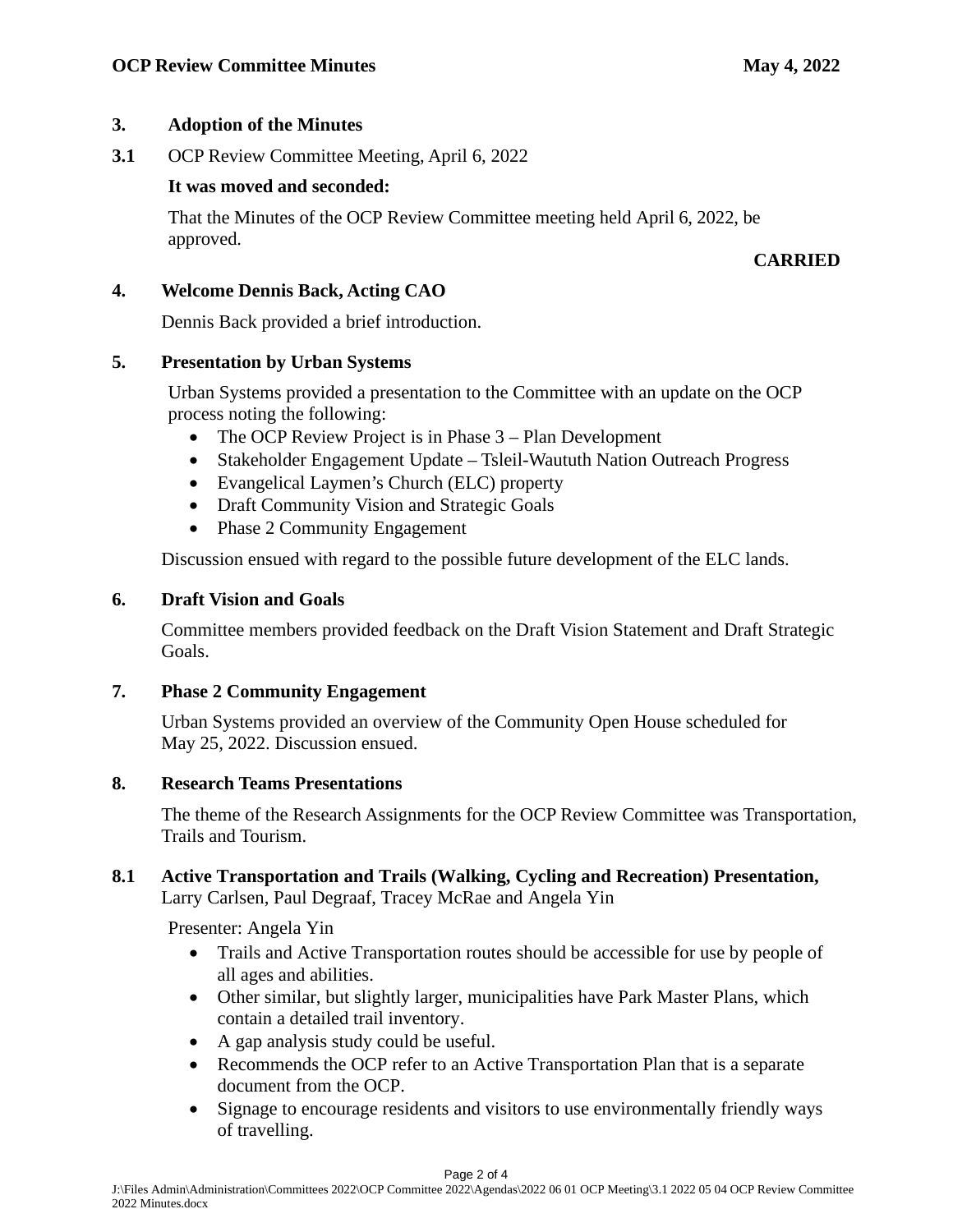Discussion ensued with regard to:

- Regular maintenance and clear entrance signage and signage pertaining to appropriate usages (i.e., pedestrians, cyclists, etc.).
- Consolation should take place between Metro Vancouver and the Village to enhance Active Transportation connections.
- The bulk of the trail network is in the Regional Park outside the Village's jurisdiction.

# **8.2 Tourism Promotion and Management Team Presentation,** Chair Ian Devlin, Kevin Ferris, Sandra Rietchel and Janet Ruzycki

Presenter: Sandra Rietchel

- The issue of Tourism is not in the current OCP.
- The OCP should incorporate a policy for Short-Term Rentals.
- Recent Village Bylaw now allows residents to operate Short-Term Rentals.
- It may be premature to deal with the scope of tourism prior to land-use changes that allow for commercial activity that would promote tourism.
- Recommends the OCP should highlight the fact the Village of Belcarra is a destination for cyclists and hikers who want to explore nature.

Discussion ensued with regard to:

- There is opportunity to address parking issues in the OCP.
- Questions whether Tsleil-Waututh Nation may be interested in expanding their kayak/canoe rentals to e-bikes and a coffee bar.
- Short-term-rental/B&B/"Airbnb" being addressed in the OCP.

# **8.3 Traffic and Parking Team Presentation,** Vice Chair Ralph Drew, Jol Drake and Mary-Ann Pope

Presenter: Mary-Ann Pope

- Improving traffic safety and parking issues.
- Reduce Park traffic through alternative transportation options (transit, Active Transportation, Shuttle Buses).
- Cross walk improvements.
- Speed limit signage.
- Better signage for entering the Regional Park.

Discussion ensued with regard to:

- Parking being expanded in other communities.
- No-parking signs feel unwelcoming.
- Signage to make Active Transportation & Transit users feel welcome is encouraged.

### **9. Next Steps**

A review of next steps was provided as follows:

- Meeting with Tsleil-Waututh Nation
- Continue drafting policies for eight (8) key policy areas
- The addition of a meeting is recommended to be two weeks after the regularly schedule meeting